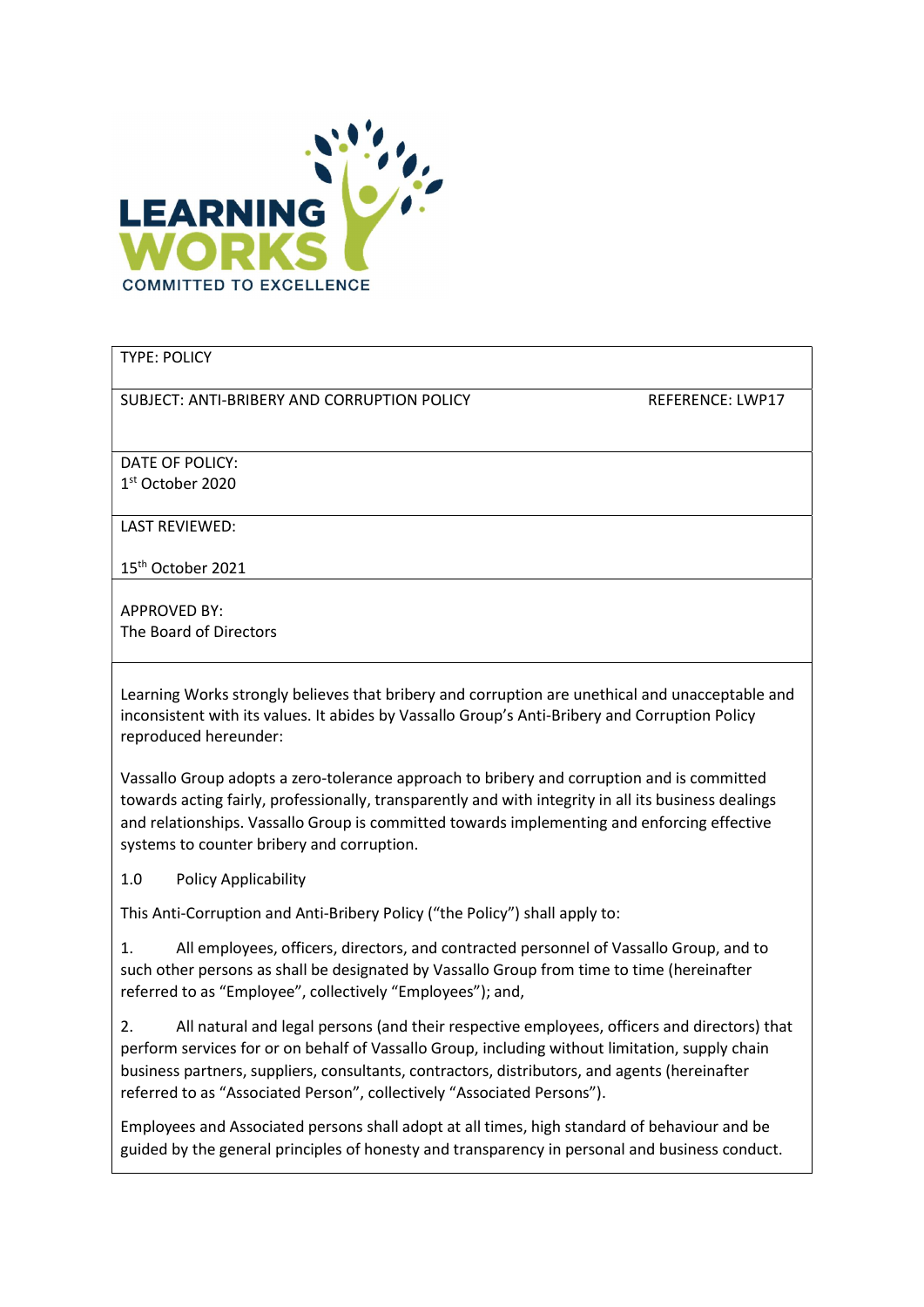Contracts and agreements entered between Vassallo Group and Associated Persons may contain more specific provisions addressing certain issues set out in this Policy. In the event of any inconsistency between this Policy and any other provision of a particular contract or agreement, the provisions in the contract or agreement shall prevail.

This Policy is intended to supplement and not replace other codes of conduct, policies, rules and procedures of Vassallo Group which are applicable to Employees and Associated Persons. Any doubts on the interpretation and application of the codes, policies, rules and procedures applicable in a given situation, shall be immediately discussed with Vassallo Group's Chief Executive Officer or the respective line manager. The same shall apply for any conflict or inconsistency which may be detected by any Employee or Associated Person, between this Policy and any other provision in the code of conduct, policies, rules or procedures of Vassallo Group.

#### 2.0 Definitions

In this Policy, unless the context otherwise requires, the following expressions have the meaning hereby assigned to them:

"corruption" is the abuse of entrusted power or position for the benefit of oneself or another.

"bribery" is the act of distorting competition by offering, giving, promising, accepting, or soliciting a financial or other advantage, usually in exchange for an unfair, improper and illegitimate commercial, contractual, regulatory or personal advantage.

"advantage" is a favour or any other benefit, whether in cash or in kind, tangible or intangible. This may include money, actual payment, gifts, donations, loans, fees, hospitality, services, discounts and offers, promise of employment, use of equipment / facilities, the award of a contract, lavish treatment, meals, entertainment, or anything else of value.

"improper" is an act which is illegal, unethical, or contrary to an expectation of good faith or impartiality, or the abuse of a position of trust. An improper act may be in relation to any business or professional activities, public functions, acts in the course of employment, or other activities by or on behalf of any organisation of any kind.

3.0 Principles and Expectations of Employee behaviour with Associated Persons, Third Parties and Clients

Employees and Associated Persons of the Vassallo Group shall not, directly or indirectly, offer, promise, agree to pay, authorise payment give, accept, or solicit anything of value even from their own funds to any customer, government official or any third party for the purpose of obtaining improper business advantage.

#### 4.0 Gifts and Hospitality

Hospitality and gifts offered should be made in good faith and be reasonable and proportionate. Anything that is given to influence the recipient into performing their function improperly shall be considered a bribe.

The exchange of gifts shall be permitted, if it:

a. is given in Vassallo Group's name, not in the Employee's or Associated Person's name

b. is not made with the intention to influence a Third Party to gain or retain business advantage or in exchange of favours / benefits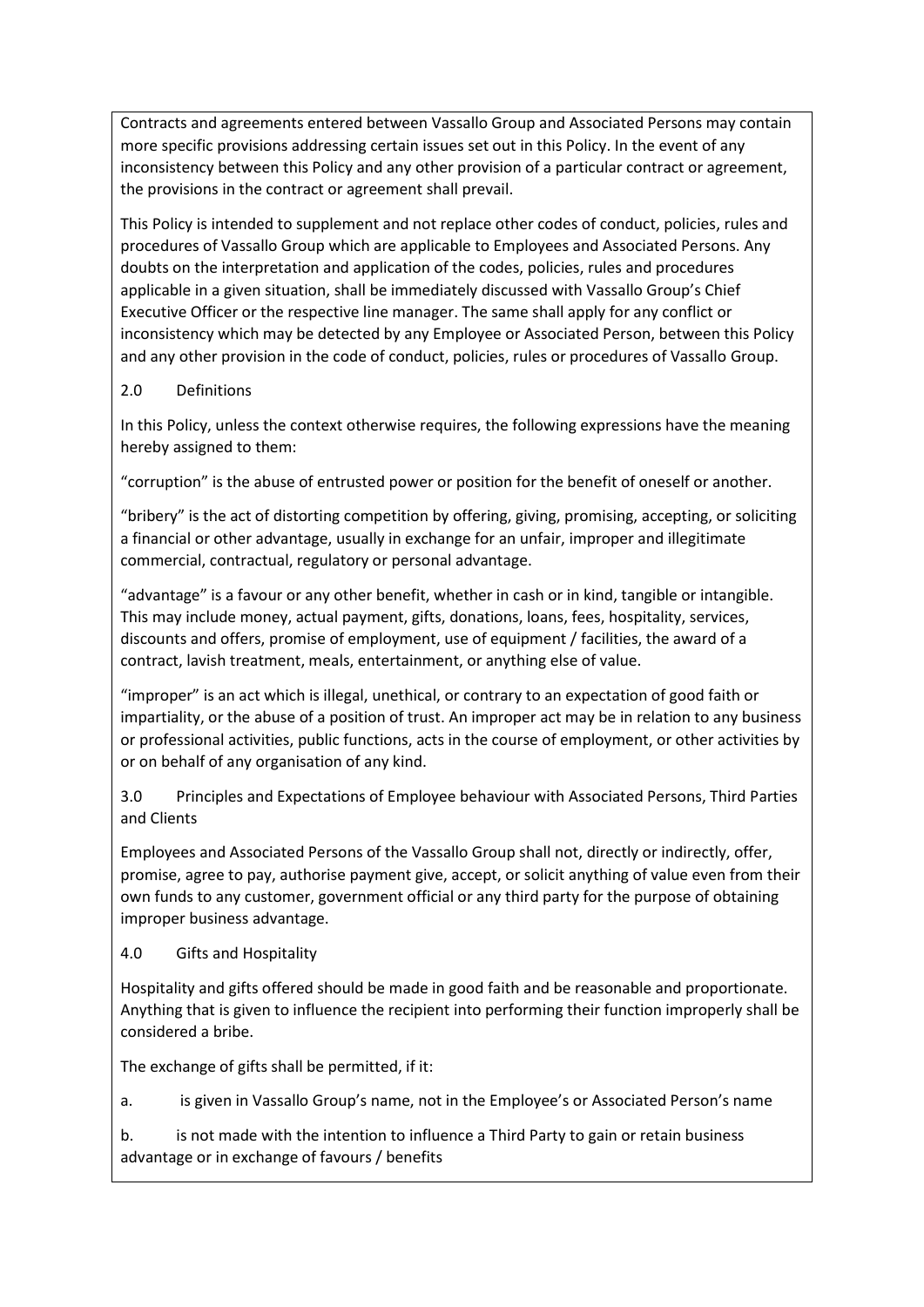- c. is within the parameters of national law
- d. does not include any cash or cash equivalents
- e. is given openly, not secretly
- f. is of nominal value
- g. is not a facilitation payment of any kind
- h. is seasonal, such as at Christmas time as it is customary to exchange gifts

i. is not given/received from Public Officials unless approved by Vassallo Group management.

Gifts that in nature go beyond the above, must be reported to the CEO or to the line manager.

Private and group meals are allowed given that they are occasional and are considered to be a courtesy within the business context and there is a clear business purpose. These meals should not be intended to influence the behaviour of the receiver. Costs for such meals must be kept moderate, recorded and should not exceed €100 per person.

Accommodation and related hospitality expenses may be paid on behalf of Employees by Clients provided that these are reasonable and proportionate such that they cannot be perceived to compromise Employees' judgement or integrity.

Meals and accommodation expenses must not extend to the clients for spouses, partners or guests of Employees who have no direct professional relationship.

Events of training and conference-related expenses shall be recorded, have direct relevance to the Vassallo Group's business and shall be approved by the manager or CEO. Such costs shall not extend to spouses, partners or guests.

## 5.0 Donations

Vassallo Group encourages charitable donations and sponsorships. However, all donations must be legal and ethical under local laws and practices.

## 6.0 Associated Persons

Employees may not avoid Vassallo Group's policies and procedures by using an Associated Person to do what Vassallo Group could not do itself. Associated Persons should be objectively chosen and assessed before being retained by Vassallo Group, and Associated Persons should be selected solely on the basis of merit depending on the nature of the function.

## 7.0 Internal Controls

Employees are to record all monetary and economic transactions according to Vassallo Group's financial and internal control policies and procedures. The Company also acquires the services of an Internal Auditor, tasked with reviewing and ensuring that these procedures are adhered to.

Relevant documents including accounts, invoices, memoranda and dealings with Third Parties, such as clients, suppliers and business contacts, should be prepared and maintained with strict correctness and completeness.

## 8.0 Monitoring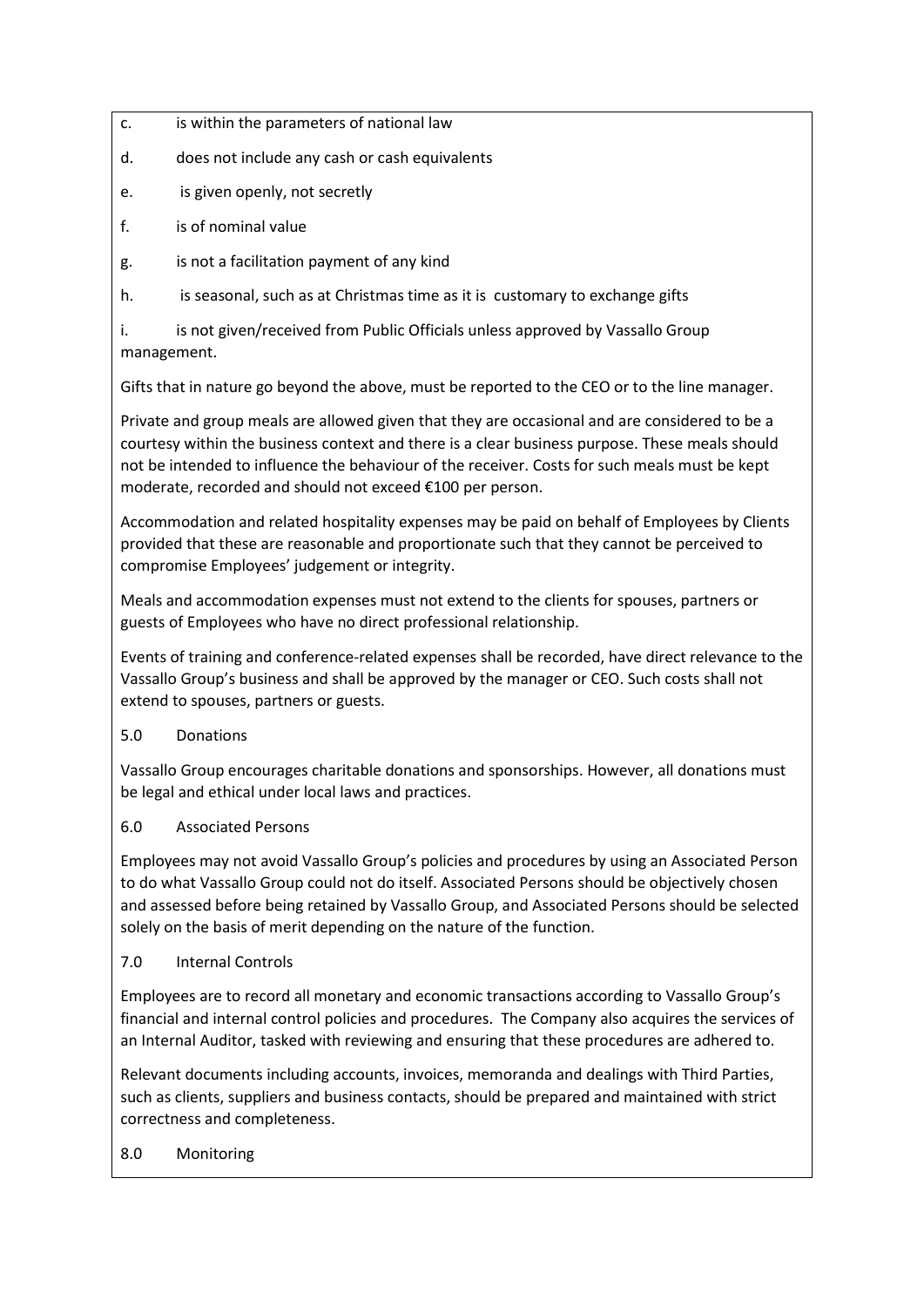To ensure this Policy is adhered to, Vassallo Group's auditors may conduct unplanned audits. These comprise the review of agreements/contracts with Associated Persons, the review of transaction files and other financial records, and also carry out interviews with Employees and Associated Persons. Full cooperation with those audits is expected of all Employees and Associated Persons.

## 9.0 Breach of Policy and Reporting Procedure

It is the responsibility of the Employees and of the Associated Persons to prevent, detect and report bribery and other forms of corruption promptly to a member of the Board of Directors, the CEO or the line manager.

Vassallo Group promotes a speak up culture wherein Employees and Associated Persons should at all times feel comfortable to share their views, ask questions, alarm irregularities, express concerns, or report perceived breaches of this Policy.

# 10.0 Consequences for Non-Compliance

If an Employee fails to adhere to this Policy, then he/she may be subject to disciplinary action that may include dismissal from employment. Corrective measures will depend on the gravity of the case and will be applied in a manner consistent with Vassallo Group's policies. Auditors will be requested to investigate any suspected corrupt practices that may come to the attention of management or member of the board of directors, and management will ensure that anyone suspected of conducting corrupt practices is suspended until the outcome of an investigation is reported to the Board of Directors. The Board of Directors will act upon the recommendations of the auditors following the conclusion of the investigation.

In the event that an Associated Person fails to comply with any provision in this Policy and does not remedy the failure (if remediable) within 10 days of such Associated Person being notified in writing of the failure by Vassallo Group, then Vassallo Group may terminate the business relationship with such Associated Person (including terminating all contracts and agreements in force between Vassallo Group and such Associated Person) by means of written notice to such Associated Person, with immediate effect, without need of judicial recourse, and without liability for compensation or damages (whether direct and/or indirect) of any type or nature in favour of such Associated Person.

## 11.0 Revisions

Vassallo Group undertakes to review this Policy on a regular basis at its absolute discretion and shall introduce revisions where necessary or appropriate. Vassallo Group may from time to time also issue addenda, guidelines and memoranda to this Policy.

## 12.0 Responsibility

Vassallo Group's HR Manager is responsible for the contents of this Policy and for the communication to the Employees and Associated Persons, of any revisions made to the Policy, prior to their implementation. The adherence to this Policy shall rest under the responsibility of the Chief Executive Officer ("CEO"), Employees and Associated Persons.

#### 13.0 Training